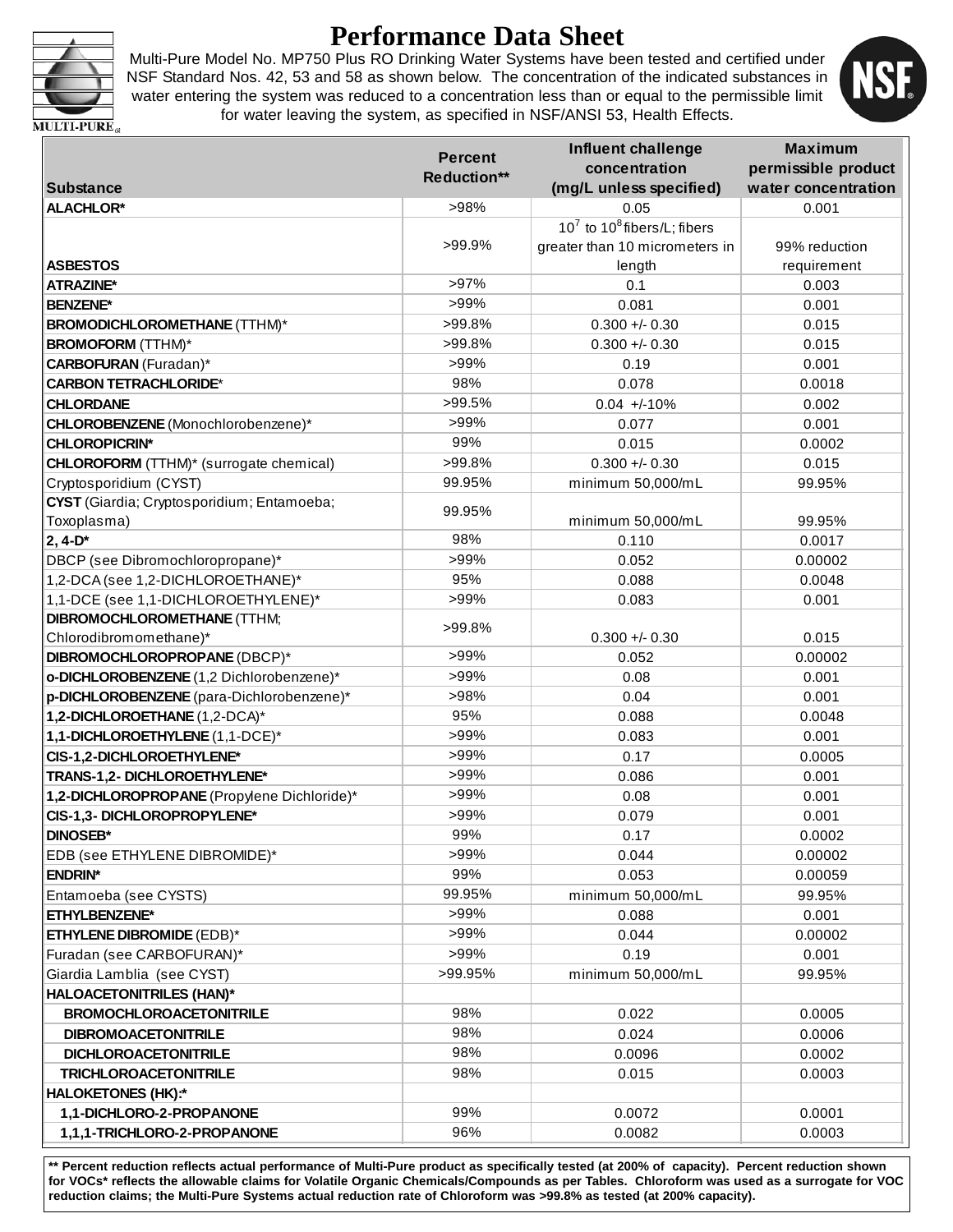|                                                          | <b>Percent</b>     | <b>Influent challenge</b> | <b>Maximum</b>      |
|----------------------------------------------------------|--------------------|---------------------------|---------------------|
|                                                          | <b>Reduction**</b> | concentration             | permissible product |
| <b>Substance</b>                                         |                    | (mg/L unless specified)   | water concentration |
| <b>HEPTACHLOR*</b>                                       | >99%               | 0.25                      | 0.00001             |
| <b>HEPTACHLOR EPOXIDE*</b>                               | 98%                | 0.0107                    | 0.0002              |
| HEXACHLOROBUTADIENE (Perchlorobutadiene)*                | >98%               | 0.044                     | 0.001               |
| HEXACHLOROCYCLOPENTADIENE*                               | >99%               | 0.060                     | 0.000002            |
| <b>LEAD</b> ( $pH 6.5$ )                                 | >99.3%             | $0.15 +/- 10%$            | 0.010               |
| <b>LEAD</b> ( $pH 8.5$ )                                 | $>99.3\%$          | $0.15 +/- 10%$            | 0.010               |
| LINDANE*                                                 | >99%               | 0.055                     | 0.00001             |
| MERCURY (pH 6.5)                                         | >99%               | $0.006 +/- 10%$           | 0.002               |
| <b>MERCURY</b> (pH 8.5)                                  | >99%               | $0.006 + 10%$             | 0.002               |
| <b>METHOXYCHLOR*</b>                                     | >99%               | 0.050                     | 0.0001              |
| Methylbenzene (see TOLUENE)*                             | >99%               | 0.078                     | 0.001               |
| Monochlorobenzene (see CHLOROBENZENE)*                   | >99%               | 0.077                     | 0.001               |
| MTBE (methyl tert-butyl ether)                           | >96.6%             | $0.015 + - 20%$           | 0.005               |
| POLYCHLORINATED BIPHENYLS (PCBs, Aroclor 1260)           | >99.9%             | $0.01 +/- 10%$            | 0.0005              |
| PCE (see TETRACHLOROETHYLENE)*                           | >99%               | 0.081                     | 0.001               |
| PENTACHLOROPHENOL*                                       | >99%               | 0.096                     | 0.001               |
| Perchlorobutadiene (see HEXACHLOROBUTADIENE)*            | >98%               | 0.044                     | 0.001               |
| Propylene Dichloride (see 1,2 -DICHLOROPROPANE)*         | >99%               | 0.080                     | 0.001               |
| SIMAZINE*                                                | >97%               | 0.120                     | 0.004               |
| Silvex (see 2,4,5-TP)*                                   | 99%                | 0.270                     | 0.0016              |
| <b>STYRENE</b> (Vinylbenzene)*                           | >99%               | 0.15                      | 0.0005              |
| 1,1,1-TCA (see 1,1,1 - TRICHLOROETHANE)*                 | 95%                | 0.084                     | 0.0046              |
| TCE (see TRICHLOROETHYLENE)*                             | >99%               | 0.180                     | 0.0010              |
| 1,1,2,2- TETRACHLOROETHANE*                              | >99%               | 0.081                     | 0.001               |
| TETRACHLOROETHYLENE*                                     | >99%               | 0.081                     | 0.001               |
| TOLUENE (Methylbenzene)*                                 | >99%               | 0.078                     | 0.001               |
| <b>TOXAPHENE</b>                                         | >92.9%             | $0.015 + - 10%$           | 0.003               |
| Toxoplasma (see CYSTS)                                   | 99.95%             | minimum 50,000/mL         | 99.95%              |
| $2,4,5$ -TP (Silvex)*                                    | 99%                | 0.270                     | 0.0016              |
| <b>TRIBROMOACETIC ACID*</b>                              |                    | 0.042                     | 0.001               |
| 1,2,4 TRICHLOROBENZENE (Unsymtrichlorobenzene)*          | >99%               | 0.160                     | 0.0005              |
| 1,1,1-TRICHLOROETHANE (1,1,1-TCA)*                       | 95%                | 0.084                     | 0.0046              |
| 1,1,2-TRICHLOROETHANE*                                   | >99%               | 0.150                     | 0.0005              |
| TRICHLOROETHYLENE (TCE)*                                 | >99%               | 0.180                     | 0.0010              |
| TRIHALOMETHANES (TTHM) (Chloroform; Bromoform;           |                    |                           |                     |
| Bromodichloromethane; Dibromochloromethane)              | >99.8%             | $0.300 +/- 0.30$          | 0.015               |
| <b>TURBIDITY</b>                                         | >99%               | 11 +/- NTU                | 0.5 NTU             |
| Unsym-Trichlorobenzene (see 1,2,4-<br>TRICHLOROBENZENE)* | >99%               | 0.160                     | 0.0005              |
| Vinylbenzene (see STYRENE)*                              | >99%               | 0.150                     | 0.0005              |
| <b>XYLENES (TOTAL)*</b>                                  | >99%               | 0.070                     | 0.001               |
|                                                          |                    |                           |                     |

## **NSF/ANSI 42 - Aesthetic Effects**

The System has been tested according to NSF/ANSI Standard 42 for the reduction of the following substances. The concentration of the indicated substances in water entering the system was reduced to a concentration less than or equal to the permissible limit for water leaving the system.

| Substance                                                                              | <b>Percent</b><br><b>Reduction**</b> | Influent challenge<br>concentration | <b>Maximum</b><br>permissible product<br>water concentration |
|----------------------------------------------------------------------------------------|--------------------------------------|-------------------------------------|--------------------------------------------------------------|
| <b>CHLORAMINE as Aesthetic Effect (As</b><br>Monochloramine)                           | $>97\%$                              | 3.0 mg/L +/- 10%                    | $0.5 \text{ mg/L}$                                           |
| <b>CHLORINE as Aesthetic Effect</b>                                                    | 99%                                  | 2.0 Mg/L +/- 10%                    | $>$ or = 50%                                                 |
| <b>PARTICULATE, (Nominal Particulate Reduction, Class</b><br>I, Particles 0.5 TO <1 UM | Class $I > 99\%$                     | At Least 10,000 particles/mL        | $>$ or = 85%                                                 |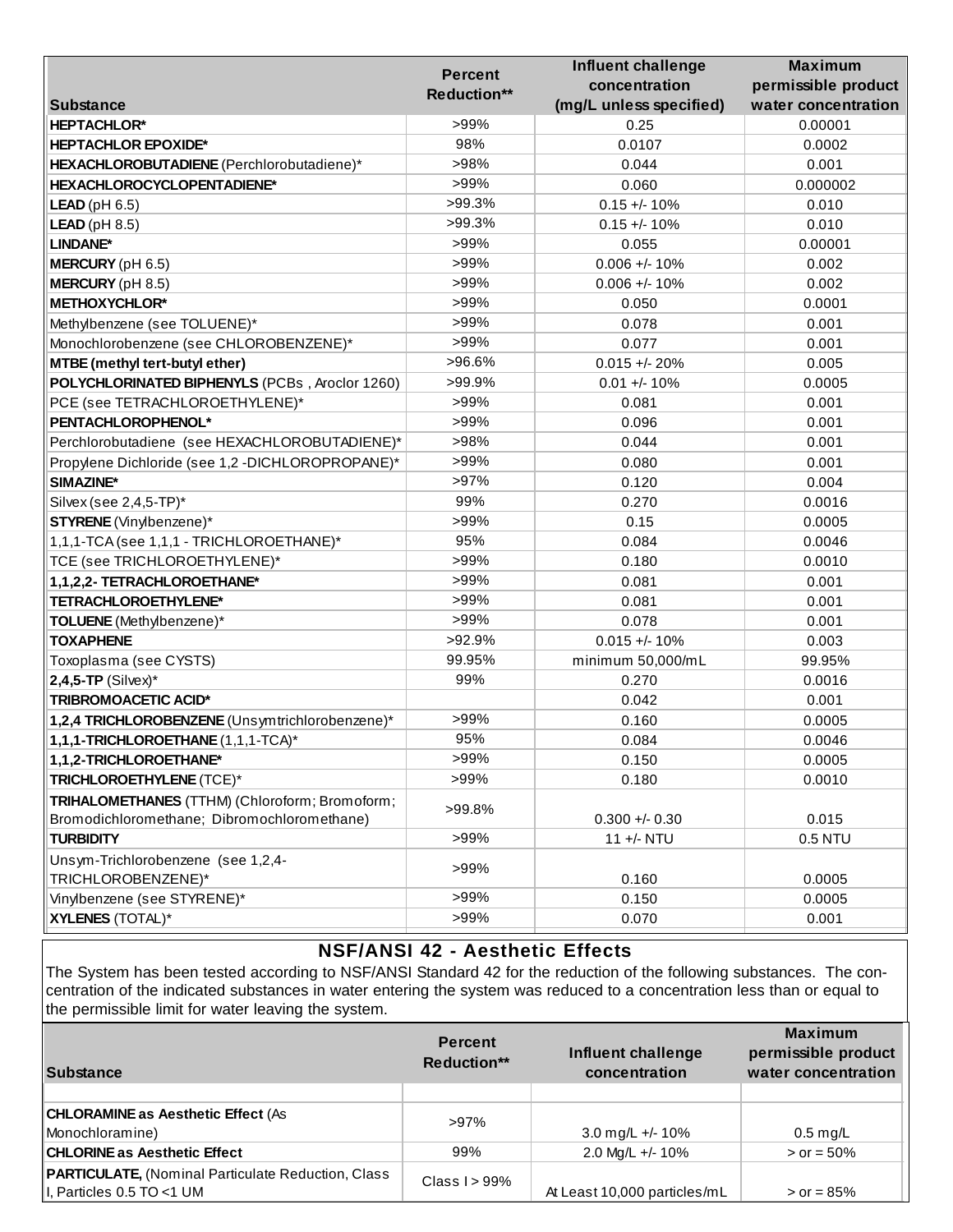### **NSF/ANSI 58 - Reverse Osmosis**

The System has been tested according to NSF/ANSI Standard 58 for the reduction of the following substances. The concentration of the indicated substances in water entering the system was reduced to a concentration less than or equal to the permissible limit for water leaving the system, as specified in NSF/ANSI 58.

|                                                   | <b>Percent</b>     | Influent challenge | <b>Maximum</b><br>permissible product |  |
|---------------------------------------------------|--------------------|--------------------|---------------------------------------|--|
| <b>Substance</b>                                  | <b>Reduction**</b> | concentration      | water concentration                   |  |
| Arsenic V (pentavalent As (V); As (+5); arsenate) | 98.4%              | $0.30 +/- 10%$     | 0.010                                 |  |
| <b>Barium</b>                                     | 97.9%              | $10.0 + 10\%$      | 2.0                                   |  |
| Cadmium                                           | 98.6%              | $0.03 + 10%$       | 0.005                                 |  |
| Chromium, Hexavalent                              | 91.3%              | $0.3 + 10\%$       | 0.1                                   |  |
| <b>Chromium, Trivalent</b>                        | 94.1%              | $0.3 + 10%$        | 0.1                                   |  |
| Copper                                            | 99.0%              | $3.0 +/- 10%$      | 1.3                                   |  |
| Cyst (Giardia; Cryptosporidium; Entamoeba;        | 99.99%             | 50,000 mL          | 0.9995                                |  |
| Toxoplasma)                                       |                    |                    |                                       |  |
| <b>Fluoride</b>                                   | 93.9%              | $8.0 + 10\%$       | 1.5                                   |  |
| Lead                                              | 98.6%              | $0.15 + - 10%$     | 0.010                                 |  |
| <b>Nitrate</b>                                    | 92.0%              | $30.0 +/- 10\%$    | 10.0                                  |  |
| <b>Nitrite</b>                                    | 89.0%              | $3.0 +/- 10%$      | 1.0                                   |  |
| <b>Nitrate/Nitrite</b>                            | 91.2%              | $30.0 +/- 10%$     | 10.0                                  |  |
| <b>Perchlorate</b>                                | 96.5%              | $0.10 + 10%$       | 0.006                                 |  |
| Radium 226/228                                    | 80.0%              | 25 pCi/L +/- 10%   | 5 pCi/L                               |  |
| <b>Selenium</b>                                   | 92.0%              | $0.10 +/- 10%$     | 0.05                                  |  |
| <b>Total Dissolved Solids (TDS)</b>               | 96.8%              | 750 +/- 40 mg/L    | 187                                   |  |

#### **NOTES:**

- 1. Multi-Pure Drinking Water Systems have been certified, as indicated, by NSF International for compliance to NSF/ANSI Standard Nos. 42 and 53, and 58.
- 2. This Multi-Pure Drinking Water System(s) have been certified by the State of California Department of Health Services for the reduction of specific contaminants listed herein.
- 3. Chloroform was used as a surrogate for claims of reduction of Volatile Organic Chemicals (VOC). Multi-Pure Systems tested at >99.8% actual reduction of Chloroform. Percent reduction shown herein reflects the allowable claims for VOCs as per tables in the Standard.
- 4. **Do not use with water that is microbiologically unsafe or with water of unknown quality without adequate disinfection before or after the unit. Systems certified for cyst reduction may be used on disinfected waters that may contain filterable cysts.**
- 5. The System may be used with municipal or well water sources that are treated and tested on a regular basis to ensure bacteriological safe quality of the water.
- 6. Do not allow water to freeze in the unit. If unit is exposed to freezing temperatures, drain water from unit and remove filters.
- 7. Do not allow water to sit in unit for extended periods of time (10 or more days) without being used. If unit is to be left unused for more than 10 days, drain all water from the system and remove the filters. Upon your return, reconnect the filters in the housing and continue use. In the event water does sit in the unit for 10 or more days, the system should be flushed by allowing water to flow to waste for about 10 minutes; then continue use as normal.
- 8. Multi-Pure Drinking Water System Housings are warranted for Lifetime (provided that the filter be replaced at least once a year). All exterior hoses and attachments to the System are warranted for defects in material and workmanship for one year. Please see the Owner's Manual for complete product guarantee and warranty information.
- 9. Please see the Owner's Manual for installation instructions and operating procedures.
- 10. In compliance with New York law, it is recommended that before purchasing a water treatment system, NY residents have their water supply tested to determine their actual water treatment needs. Please compare the capabilities of the Multi-Pure unit with your actual water treatment needs.
- 11. Check for compliance with state and local laws and regulations.
- 12. While testing was performed under standard laboratory conditions, actual performance may vary.
- 13. The list of substances which the treatment device reduces does not necessarily mean that these substances are present in your tap water.
- 14. This system is acceptable for treatment of influent concentrations of no more than 27 mg/L nitrate and 3 mg/L nitrite in combination measured as N and is certified for nitrate/nitrite reduction only for water supplies with a pressure of 280 kPa (40 psig) or greater.
- 15. This system has been tested for the treatment of water containing pentavalent arsenic (also known as As(V), As(+5), or arsenate) at concentrations of 0.30 mg/L or less. This system reduces pentavalent arsenic, but may not remove other forms of arsenic. This system is to be used on water supplies containing a detectable free chlorine residual at the system inlet or on water supplies that have been demonstrated to contain only pentavalent arsenic. Treatment with chloramine (combined chlorine) is not sufficient to ensure complete conversion of trivalent arsenic to pentavalent arsenic. Please see the Arsenic Facts section of the Performance Data Sheet for further information.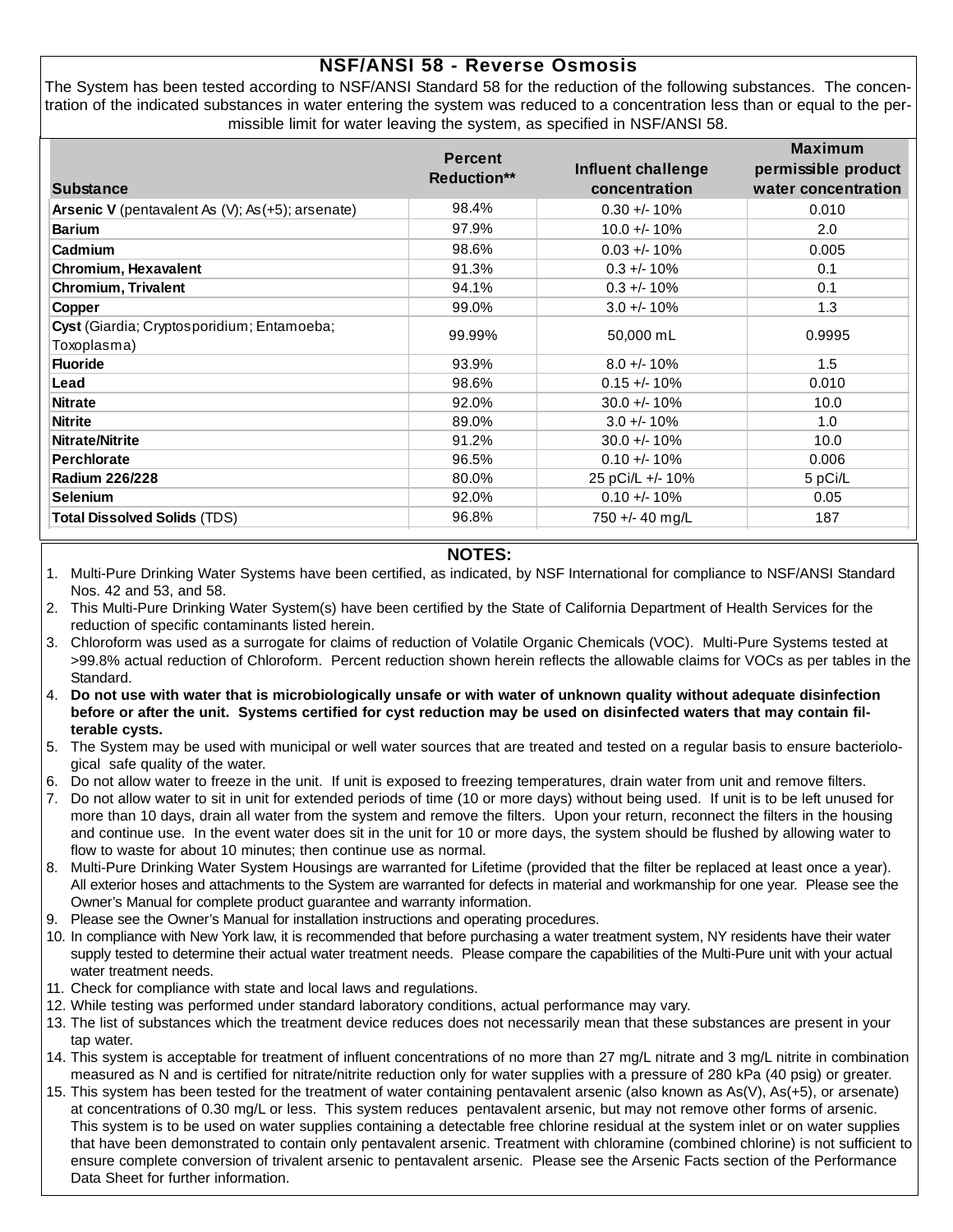#### **Replacement Filters and Parts**

Filter life will vary in proportion to the amount of water used and the level of impurities in the water being processed. Replacement filters, membrane, and parts can be purchased directly from Multi-Pure Corporation. Replacement filter model numbers are shown below. The approximate retail price of replacement filters is also shown below. Prices exclude sales tax and shipping and handling fees (\*prices subject to change without notice).

To dispose of the used filter or membrane, remove it from the housing and place the old filter or membrane in your normal refuse. Carbon filters disposed of in a normal landfill will not release any chemical contamination but will probably continue to adsorb additional contaminants that are disposed of in landfills.

| <b>Description</b>                        | Model No.       | <b>Recommended Change</b><br><b>Schedule</b> | Approximate<br>Price* |
|-------------------------------------------|-----------------|----------------------------------------------|-----------------------|
| Sediment Pre-Filter (Stage 1)             | CBC110          | 6 months                                     | \$5.00                |
| 5 micron Carbon Pre-Filter (Stages 2 & 3) | CBC112          | 6 months                                     | \$13.00               |
| Sub micron Carbon Post-Filter             | CB <sub>6</sub> | 750 gallons (at least once a year)           | \$60.00               |
| RO membrane                               | CB-ROM          | 2 to 3 years                                 | \$100.00              |

#### **MP750 Plus RO Operation and Maintenance Specifications**

Depending on water chemistry, water temperature, and water pressure, the MP750 Plus RO System production and performance will vary. Refer to Owner's Manual for further maintenance requirements and warranty information.

|                                | <b>Parameter</b>                              | <b>Comments</b>                                                                                                                                                                                                                                                   |
|--------------------------------|-----------------------------------------------|-------------------------------------------------------------------------------------------------------------------------------------------------------------------------------------------------------------------------------------------------------------------|
| <b>General Use Conditions:</b> |                                               |                                                                                                                                                                                                                                                                   |
| Maximum Operating Temperature  | 100°F/40.5°C                                  |                                                                                                                                                                                                                                                                   |
| Minimum Operating Temperature  | 40°F /0°C                                     |                                                                                                                                                                                                                                                                   |
| Maximum Working Pressure       | 100 psi / 7.0 kg/cm2                          | The operating pressure in your home should be tested over a 24<br>hour period to attain the maximum pressure. If it is over 100 psi then<br>a pressure regulator will be required.                                                                                |
| Minimum Working Pressure       | 40 psi / 2.8 kg/cm2                           |                                                                                                                                                                                                                                                                   |
| pH parameters                  | 3 pH to 11 pH                                 |                                                                                                                                                                                                                                                                   |
| Iron                           | 0.2 ppm maximum                               |                                                                                                                                                                                                                                                                   |
| TDS (total dissolved solids)   | $<$ 1800 ppm                                  |                                                                                                                                                                                                                                                                   |
| Turbidity                      | $< 5$ NTU                                     |                                                                                                                                                                                                                                                                   |
| <b>Hardness</b>                | < 10 grains per gallon /<br>CaCO <sub>3</sub> | 171 mg/L of hardness as System will operate with hardness over 10 grains, but the membrane<br>life may be shortened.                                                                                                                                              |
| <b>Specifications:</b>         |                                               |                                                                                                                                                                                                                                                                   |
| Average influent TDS           | 765 mg/L                                      |                                                                                                                                                                                                                                                                   |
| Average effluent TDS           | 23 mg/L                                       |                                                                                                                                                                                                                                                                   |
| Daily Production Rate (DPR)    | 17.32 gpd                                     | Gallons produced per day                                                                                                                                                                                                                                          |
| <b>Efficiency Rating</b>       | 8.91%                                         | Efficiency rating means the percentage of the influent water to the<br>system that is available to the user as reverse osmosis treated water<br>under operating conditions that approximate typical daily usage.                                                  |
| Recovery Rating                | 16.34%                                        | Recovery rating means the percentage of the influent water to the<br>membrane portion of the system that is available to the user as<br>reverse osmosis treated water when the system is operated without<br>a storage tank or when the storage tank is bypassed. |
| Capacity of Tank               | 1.8 - 2.5 gallons                             | Depending on the incoming water pressure.                                                                                                                                                                                                                         |
| Approximate Flow Rate @ 60 psi | $0.50$ gpm                                    |                                                                                                                                                                                                                                                                   |

Note: This Performance Data Sheet addresses the U.S. Environmental Protection Agency (USEPA) Primary and Secondary Drinking Water Regulations in effect at its time of publication, as they related to Multi-Pure's performance in conformance to the industry performance criteria. These regulations are continually being updated at the Federal level. Accordingly, this list of MCLs will be reviewed and amended when appropriate. Please see sales brochure for list of product certifications.